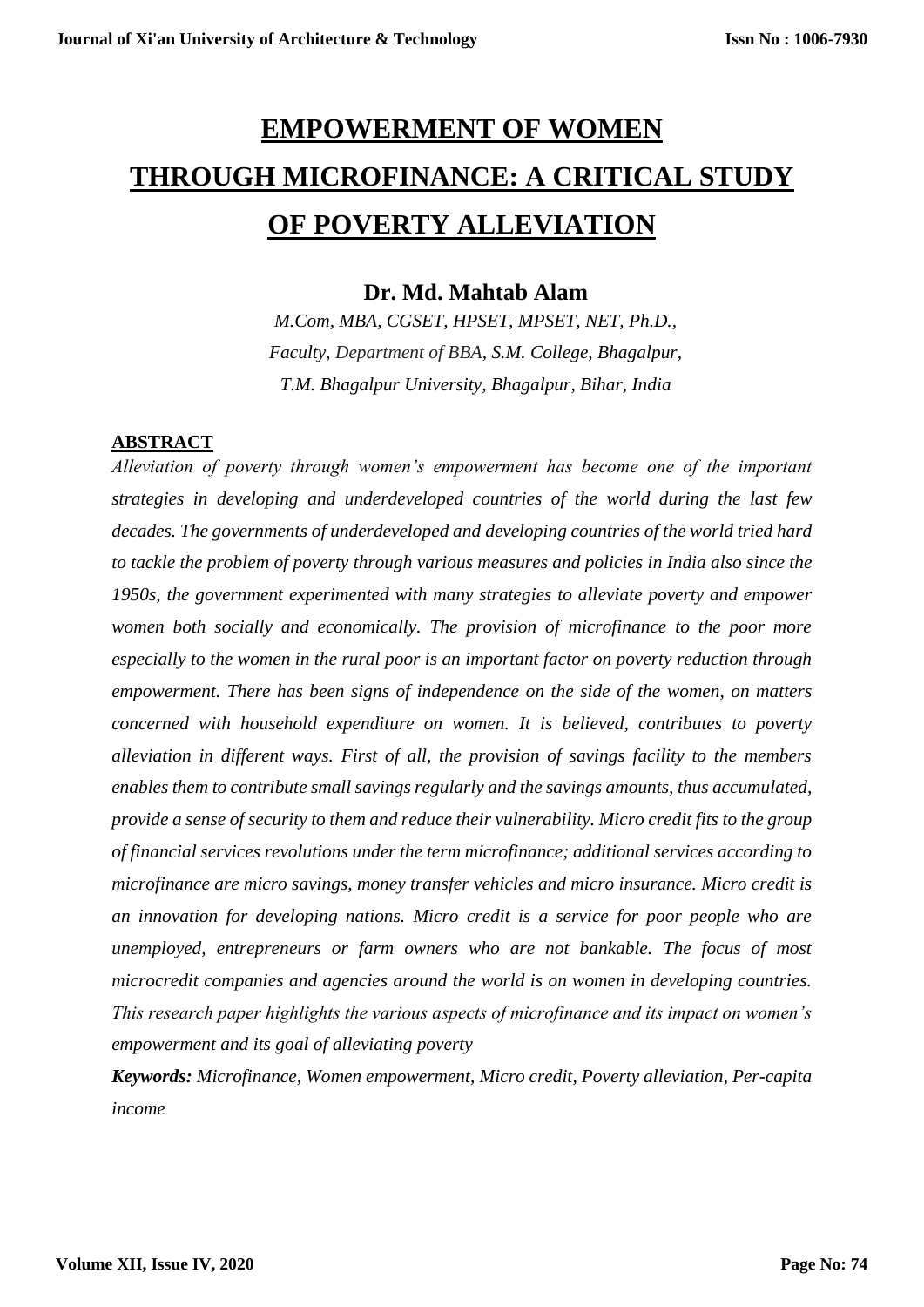### **INTRODUCTION**

Microfinance is well-defined as at all activity that includes the provision of financial services such as credit, savings, and insurance for low-income individuals, which goes well above the nationally defined poverty line, and the poor. Social value with the goal of creating individuals who fall below this poverty line. Creating social value includes the broader implications of poverty reduction and improving investment opportunities for the micro enterprise through insurance and savings to ease risk mitigation and consumption. Large-scale sectors provide microfinance in India, using a number of microfinance delivery methods. Since many banks in India, various actors have tried creatively to access financial services to the poor. Governments have also run national programs, NGOs have conducted donor fundraising activities for lending, and some banks have partnered with public organizations or provided little in the way of providing such services made the way.

The concept of Microfinance was introduced by Grameen Bank in Bangladesh and popularized by the Nobel Prize winner *Professor Muhammad Yunus*. *"I was surprised to notice a woman in the village, borrowing less than \$1 from the money-lender, on the condition that he would have the special right to buy all she produces at the price he decides. This, to me, was a way of recruiting slave labour. I decided to make a list of the victims of this moneylending "business" in the village next door to our campus. When my list by done, it had the names of 42 victims who borrowed a total amount of US \$ 27."*

The *United Nation (UN)* – the organisation of all the countries of the world- declared the year 2005 "The UN year of Micro-credit". In year 2006, Mr. Mohammed Yunus and the Grameen Bank Bangladesh, were awarded the Nobel Peace Prize "for their efforts to create economic and social development from below". Microfinance is believed to be a tool of development that can be used to get rid of Poverty.

But now the term microfinance has become a world-wide movement as it was replicated in various countries. This Yunus modal of Microfinance has been introduced in India in the form of Self-help Groups (SHGs). This has resulted in a widespread appreciation of microfinance because it is an activity that targets poor, low-income people for providing financial services. Activities initiated in microfinance include group loans, individual loans, savings and insurance supplies, capacity building and agribusiness development services. Whatever the nature of the activity, however, the key to unifying all actors in the provision of microfinance is the formation of social value.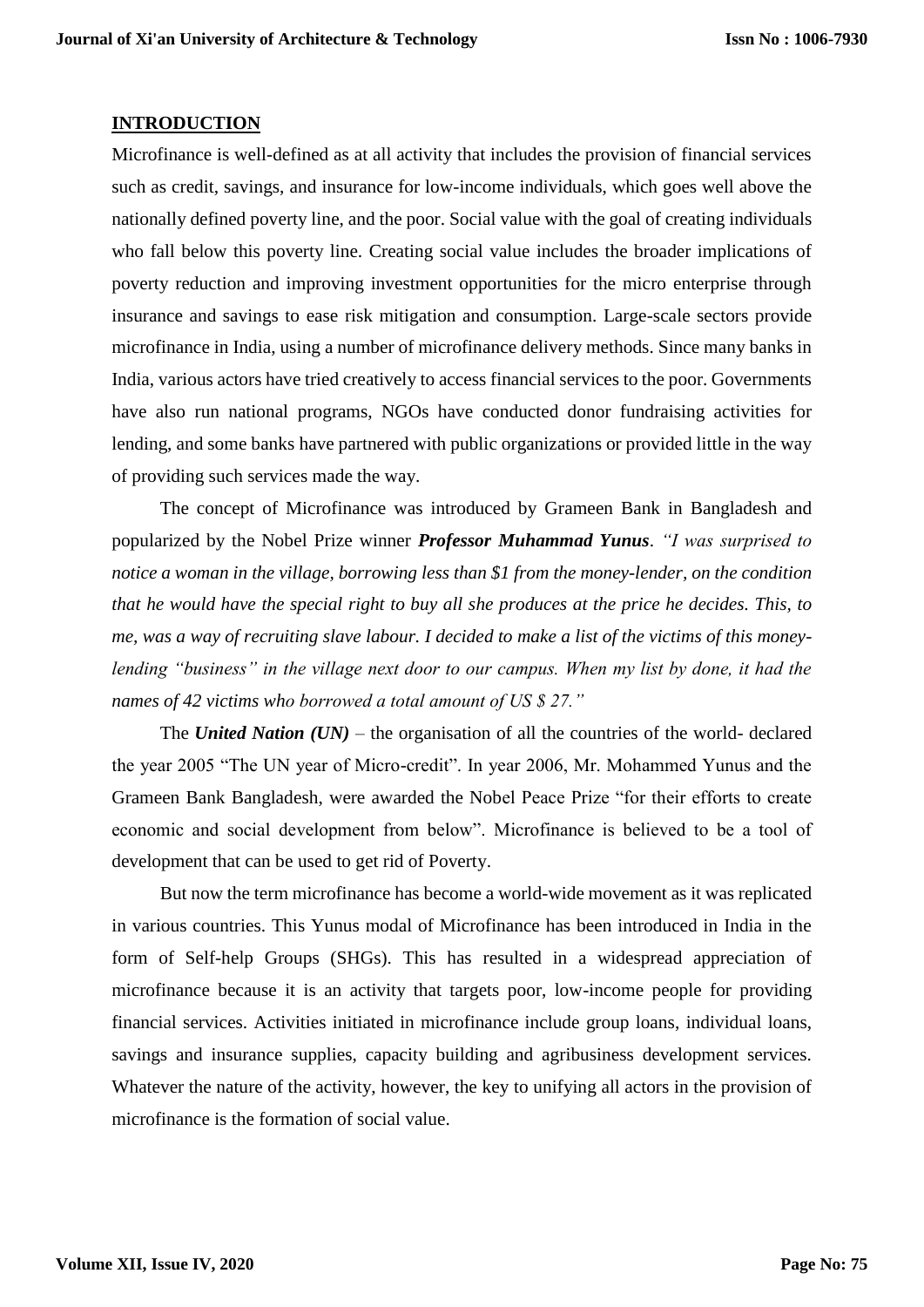### **DEFINITION OF MICROFINANCE**

**Robinson** describes microfinance as "small-scale financial services for both credit and deposits. People who provide farms or fish or herds. Run small or micro businesses where goods are manufactured, recycled, repaired or traded." Providing services; working for wages or commissions; earning a small amount of land, renting vehicles, drafting animals, or machinery and equipment: and developing countries in both rural and urban areas to individuals and local groups.

**The Asian Development Bank (ADB)** describes microfinance as "providing a wide range of financial services, such as collections, loans, money transfers, and insurance to small businesses and households."

**The Consultative Group to Assist the Poor (CGAP)** well-defined micro-finance as "a credit method that employs operational collateral substitutes to deliver and recover short-term working capital finances to micro entrepreneurs."

**NABARD** has well-defined microfinance as "providing utilities, credit and other financial services and small quantities of products to the poor in rural suburban or urban areas so that they can increase their income levels and improve their quality of life." The reserve bank of India **(RBI)** uses the same definition.

### **REVIEW OF LITERATURE**

*NABARD (1989)* led survey on SHGs in 11 states along with other Indian members of the Asian and Pacific Regional Agricultural Credit Association (APRACA). The study informed that when a SHG was promoted by a SHPI, it generally composed only members of the weaker sections. In contrast, whenever a SHG emerged on its own, it commonly included members of the poor as well as not-so-poor households. The study also shown that it was easier to form women's groups by providing those required health care and other facilities and gradually involving them into other activities than male groups.

*Muhammad Yunus, (2003)* who won the Nobel Peace prize and popularized the benefit of microloans, donor countries and international charitable organizations were eager to help, if millions can help themselves to escape poverty. Another realization was that the poor often had to cope with irregular or seasonal income and must develop the habit of savings to build the capability of consumption smoothing. Microcredit transformed into microfinance because many microcredit programs also require their clients to demonstrate regular savings habit. With very high recovery rate of microloans and high profitability private equity poured into the sector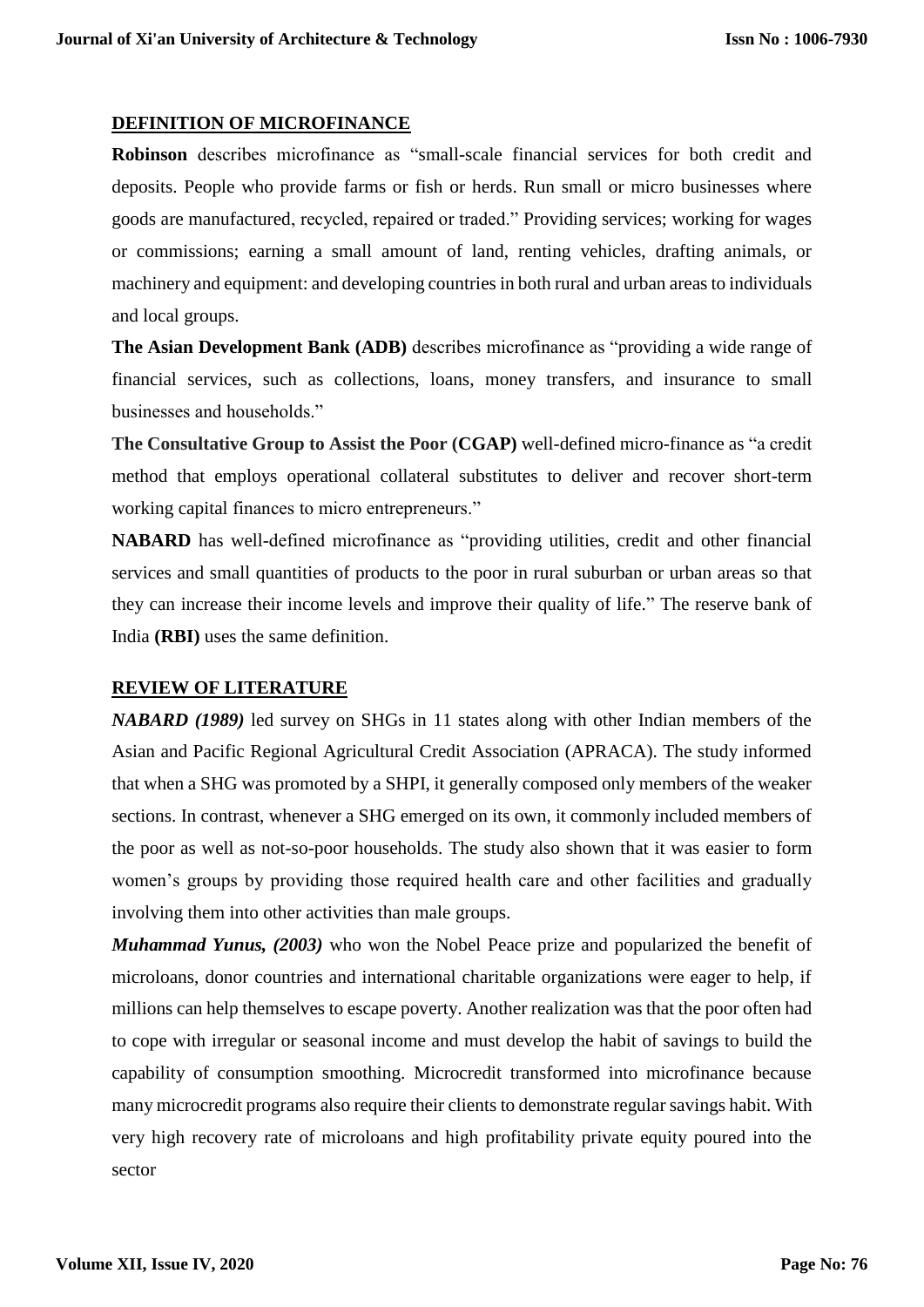*Narasaiah (2004)* in his study mentioned that the change in women's contribution to society is one of the striking phenomena of the late twentieth century. According to him micro-credit plays a significant role in empowering women.

*Savitha, V. (2012)* analysed the role of SHGs in promoting women entrepreneurs in Mysore District of Karnataka. The primary data from twenty SHG have been collected by a survey for 160 respondents, whereas secondary data has collected from books, journals and annual reports. Percentage method was used to analyse the data. While selecting self- help groups the criteria adopted here is that the SHG should have a linkage with banks. The structured questionnaire was personally administered by direct contacts with members. Special care has been taken to avoid bias in their answers to various questions and encouraging them to answer queries. It was found that SHGs have served the cause of women empowerment through their own enterprise by getting support.

*Maurya, Harikesh (2014)* studied the impact of microfinance on poverty eradication in Pratapgarh district of Uttar Pradesh state. Both primary and secondary data are used.. It was found that SHGs have been performing better as providers of financial services in terms of augmenting savings, lending and entering loan recovery. Finally, it can be concluded that microfinance has played a very significant role in the development of Uttar Pradesh by achieving its goals like increment in savings and borrowing patterns, improving economic conditions, reduction in poverty, educational development, employment growth, and developed social conditions of people.

### **OBJECTIVES OF THE STUDY**

- To study the microfinance and women empowerment in India
- To study the role of microfinance and its development process in India
- To study the current status of microfinance in SHG-BLP
- To study the microfinance on poverty alleviation in India

### **RESEARCH METHODOLOGY**

This is a descriptive research paper based on secondary data. Data have been found out from different websites, books, research paper, journals, annual general reports of Microfinance, periodicals, internet and various online site that provide the related information for the study collected. Simple calculation, graph and tables are used by researcher to explain the facts and finding the results.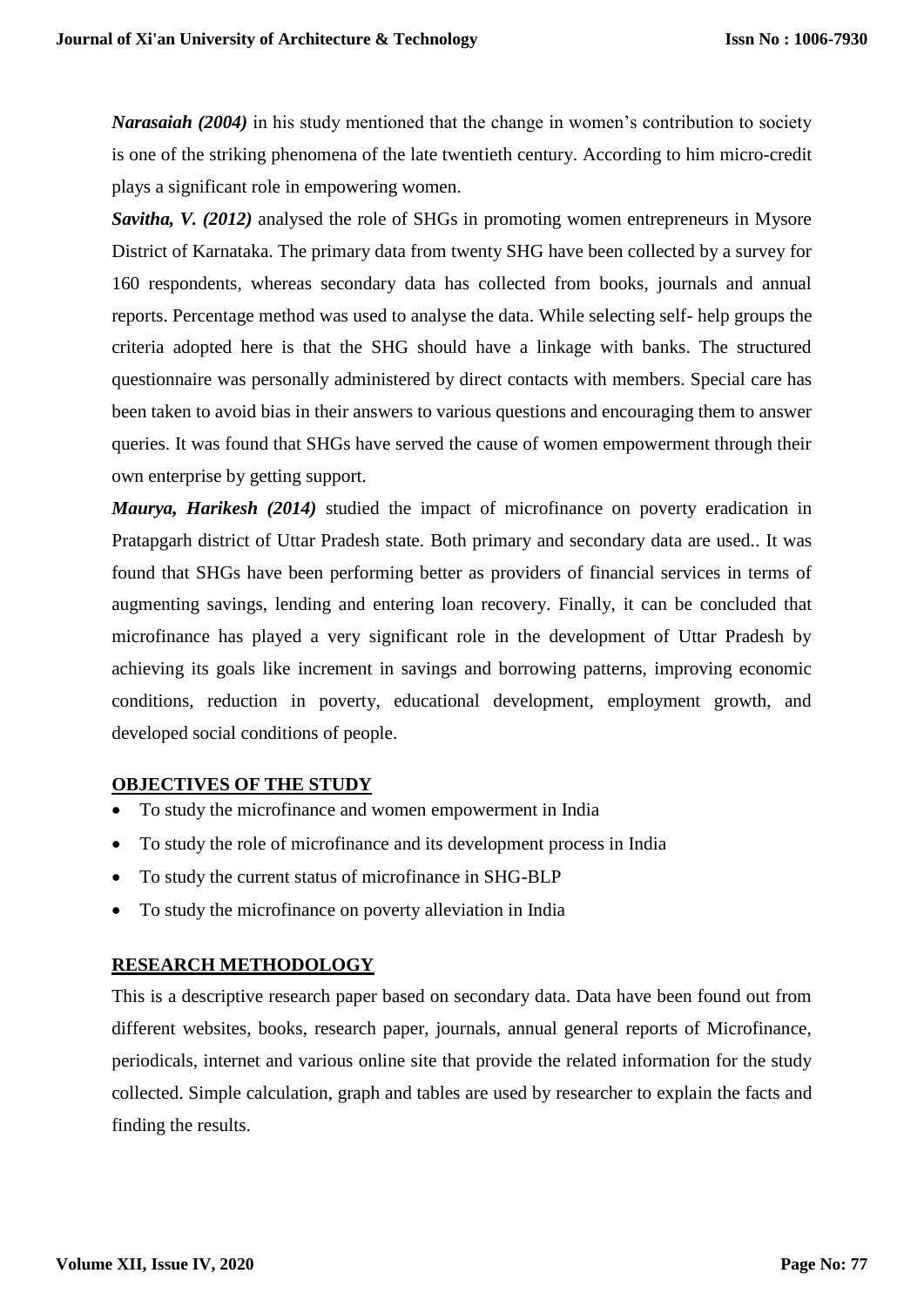### **MICROFINANCE AND WOMEN EMPOWERMENT**

As a micro and small business women, women have become an important target group for microfinance programs. As a result, providing access to microfinance facilities is not only a prerequisite for poverty alleviation but is also considered as a strategy for empowering women. In developing countries such as India, microfinance is playing a vital role in promoting gender equality and empowering women so that they can live a dignified standard of living.

The study showed by the FINCA Client Poverty Assessment discovered that 81 percent of the clients questioned were women, and set up that food security in their village banking clients was 15 percent higher than that of non-clients. The report also shows that more than 11 percent of the client's children attend school, which increases the health care benefits by 18 percent. Consumer housing security is reported to be 18 percent higher than non-clients. The assessment concluded that microfinance improved the wellbeing of women clients and their families. Microfinance has a positive effect on the empowerment of women by creating an "empowerment indicator".

### *These indicators can be based on the following factors:*

- $\triangleright$  Relative freedom from authority within the family
- $\triangleright$  Political and legal wakefulness
- $\triangleright$  Participation in political activism and protests
- $\triangleright$  To admittance to markets and information
- $\triangleright$  They become more self-assured
- $\triangleright$  They get a better control of the funds
- $\triangleright$  Capability to make larger purchases
- $\triangleright$  Participation in major household choices
- $\triangleright$  They can challenge systemic gender inequalities
- $\triangleright$  Economic security-facilitates poor women in making them economic agents of change by increasing their income and efficiency
- $\triangleright$  Freedom of movement

### **ROLE OF MICROFINANCE AND ITS ACTIVITIES**

The microcredit of the microfinance programme was first launched in the year 1976 in Bangladesh with the promise of lending to the poor without any guarantee, eliminating poverty and eliminating human creativity and efforts of the poor. Studies of microfinance effects have shown:

 $\checkmark$  Microfinance helps poor households meet basic needs and protects them from risks.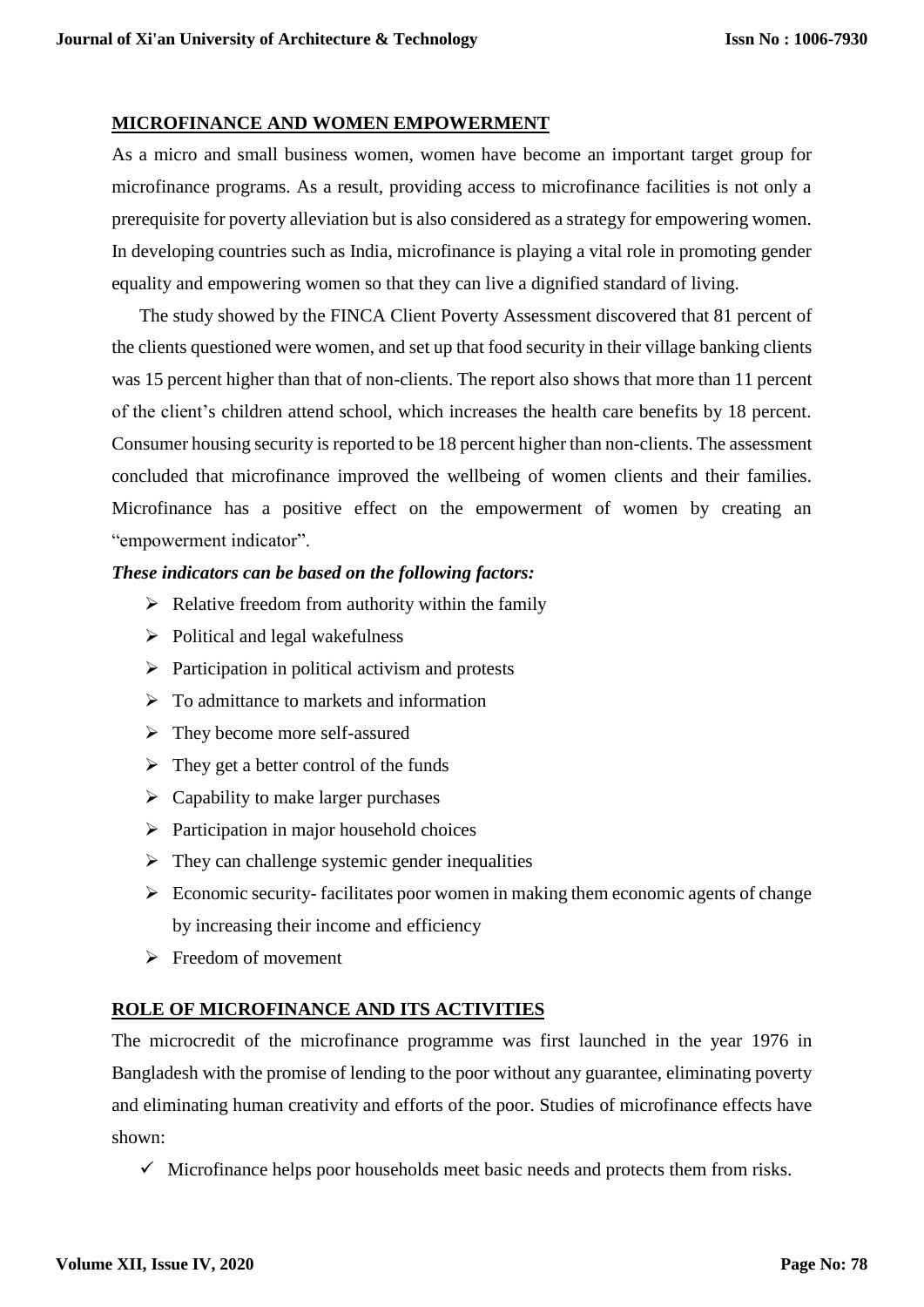- $\checkmark$  The use of financial services by low-income households leads to improved domestic economic well-being and business stability and growth.
- $\checkmark$  With the help of women's economic corporations, microfinance empowers women, thereby promoting gender equality and improving domestic welfare.
- $\checkmark$  The level of services are related to this length of access to financial services for clients.

### *Activities in Microfinance*

- **Micro Credit:** This is a small amount of money that a client lends to a bank or other institution. Micro credit can be offered, without collateral, to an individual or through collective credit.
- **Micro Savings:** These are depository services that help someone save a small amount of money for future use. Often without the minimum balance requirements, these savings accounts allow households to save on unexpected expenses and plan for future expenses.
- **Micro entrepreneurs:** These are the people who own small scale businesses known as micro enterprises. These businesses usually employ less than 5 people and can be based out of the home. They can provide a single source of family income or supplement other types of income. Common micro-business activities include retail knit sewing workshops, carpentry shops and market stalls.
- **Micro insurance:** This is a system through which people, businesses and other organizations pay for risk sharing. Access to insurance enables traders to focus more on the growth of their business while minimizing property, health or other risks affecting their ability to work.
- **Remittances:** These are the transfers of money from people from one place to another, usually along the border and between family and friends. Compared to other capital resources that can fluctuate depending on the political or economic climate, remittances are a relatively stable source of funds.

| <b>Self-help Group (SHG)</b>             | <b>Microfinance Institutions (MFIs)</b>                |  |  |
|------------------------------------------|--------------------------------------------------------|--|--|
| Introduced by NABARD through SHG         | Emerged in the late 1990s to tie together<br>$\bullet$ |  |  |
| Bank Linkage Program.                    | social and commercial funds.                           |  |  |
| Largest outreach to microfinance clients | Today the number of Indian MFIs has<br>$\bullet$       |  |  |
| in the world.                            | increased and crossed 1000.                            |  |  |

# **Table: 1.1 ENTITIES IN MICROFINANCE**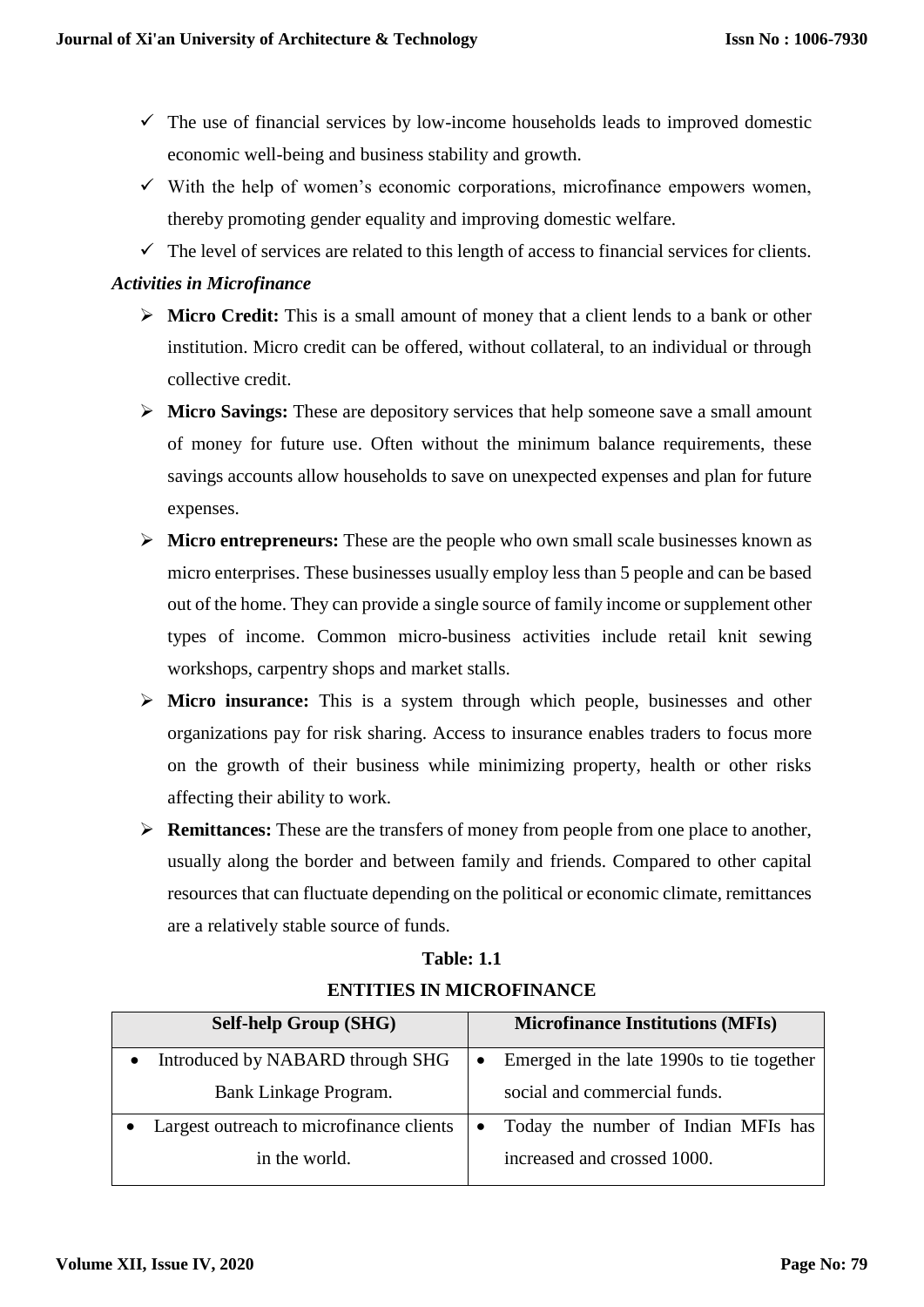

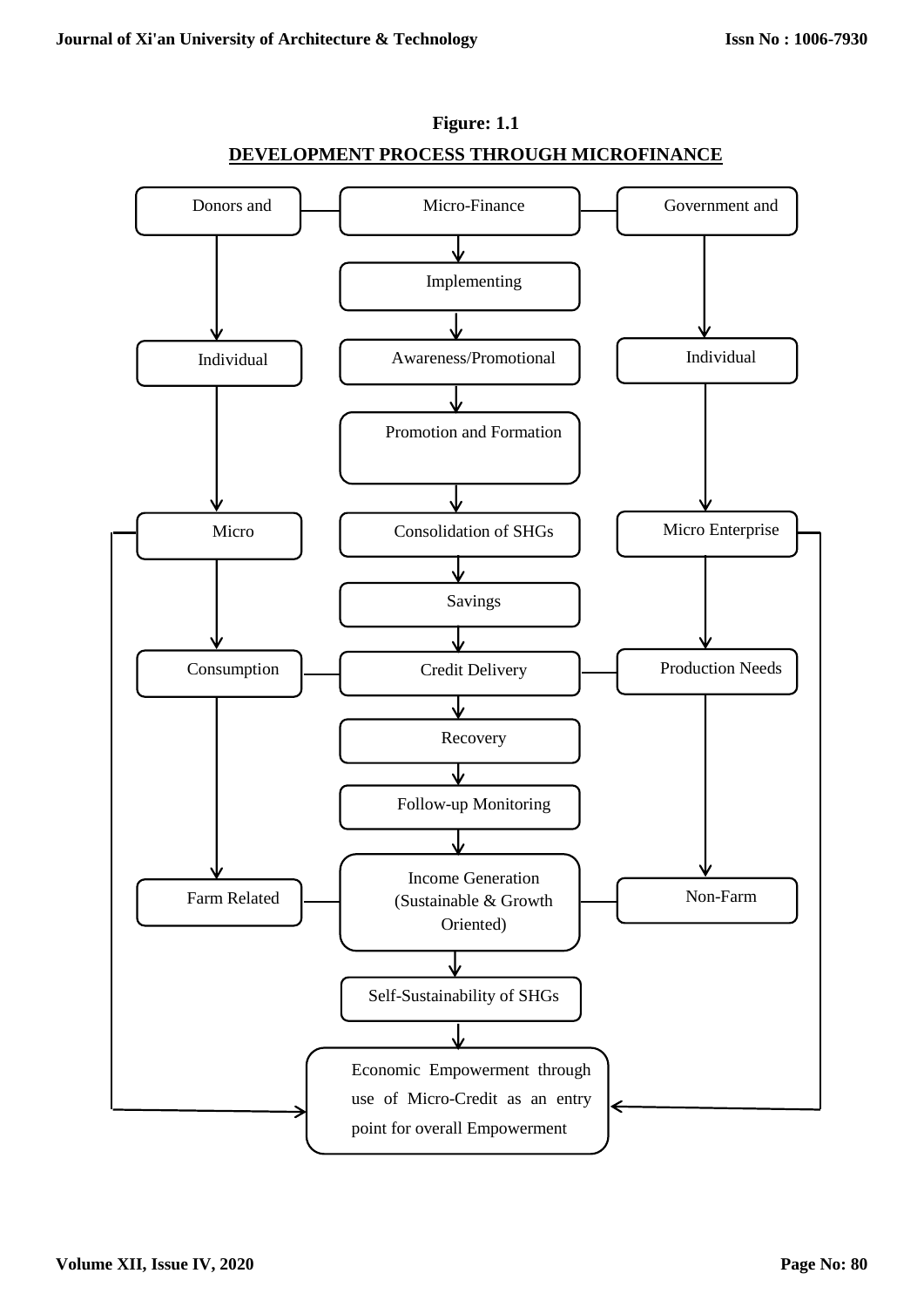**(Number in lakh/Amount ₹crore)**

# **CURRENT STATUS OF MICROFINANCE IN SHG - BANK LINKAGE PROGRAMME (BLP)**

Financial inclusion is one way of empowering people to access social and economic justice. Among the various models, the SHG - Bank Linkage Programme (BLP) helped extensively to empower the poor, especially rural women, through providing savings and credit windows from banks. The programme is being expanded with a view to covering all eligible poor rural households, with a focus on resource-poor states, providing livelihood opportunities to SHG members and covering the areas which have not been reached. Efforts are being made to revive dormant SHGs and prevent the functional ones from disintegrating, through measures such as capacity-building and hand-holding support. In close coordination with the NRLM, an attempt is being made to form and nurture groups by involving NGOs, community- support system for promoting and nurturing SHGs is being suitably incentivized.

### **Table: 1.2**

### **OVERALL PROGRESS UNDER SHG-BANK LINKAGE PROGRAMME**

|             |                                 |                       |                      | (INUMDET IN IAKN/AMOUNT KETOTE) |                                     |                       |
|-------------|---------------------------------|-----------------------|----------------------|---------------------------------|-------------------------------------|-----------------------|
|             | <b>SHGs Saving with</b>         |                       | Loan Disbursed to    |                                 | Loan outstanding                    |                       |
|             | Banks as 31 <sup>st</sup> March |                       | SHGs during the year |                                 | against SHGs as on 31 <sup>st</sup> |                       |
|             |                                 |                       |                      |                                 |                                     | March                 |
| Financial   |                                 | <b>Total SHGs No.</b> |                      | No. of SHGs extending           |                                     | Total No. SHGs Linked |
| Year        |                                 |                       | Loans                |                                 |                                     |                       |
|             | No. of                          | Amount                | No. of               | Amount                          | No. of                              | Amount                |
|             | <b>SHGs</b>                     |                       | <b>SHGs</b>          |                                 | <b>SHGs</b>                         |                       |
| 2006-07     | 41.60                           | 3512.71               | 11.05                | 6570.39                         | 28.94                               | 12366.49              |
| 2007-08     | 50.09                           | 3785.39               | 12.27                | 8849.26                         | 36.25                               | 16999.91              |
| 2008-09     | 61.21                           | 5545.62               | 16.10                | 12253.51                        | 42.24                               | 22679.84              |
| 2009-10     | 69.53                           | 6198.71               | 15.87                | 14453.03                        | 48.51                               | 28038.38              |
| 2010-11     | 74.62                           | 7016.30               | 11.96                | 14547.03                        | 47.87                               | 31221.17              |
| $2011 - 12$ | 79.60                           | 6551.41               | 11.48                | 16534.77                        | 43.54                               | 36340.00              |
| 2012-13     | 73.18                           | 8217.25               | 12.20                | 20585.36                        | 44.51                               | 39375.30              |
| 2013-14     | 74.30                           | 9987.42               | 13.66                | 24017.36                        | 41.47                               | 42927.52              |
| 2014-15     | 76.97                           | 11059.84              | 16.26                | 22782.31                        | 44.68                               | 51545.46              |
| 2015-16     | 79.03                           | 13631.39              | 18.32                | 37286.90                        | 46.73                               | 57119.23              |
| 2016-17     | 85.77                           | 16114.23              | 18.98                | 38781.16                        | 48.48                               | 61581.30              |
| 2017-18     | 87.44                           | 19592.12              | 22.61                | 47185.88                        | 50.20                               | 75598.45              |
| 2018-19     | 100.14                          | 23324.48              | 26.98                | 58317.63                        | 50.77                               | 87098.15              |

Source: Status of Microfinance in India Report (NABARD) 2018-19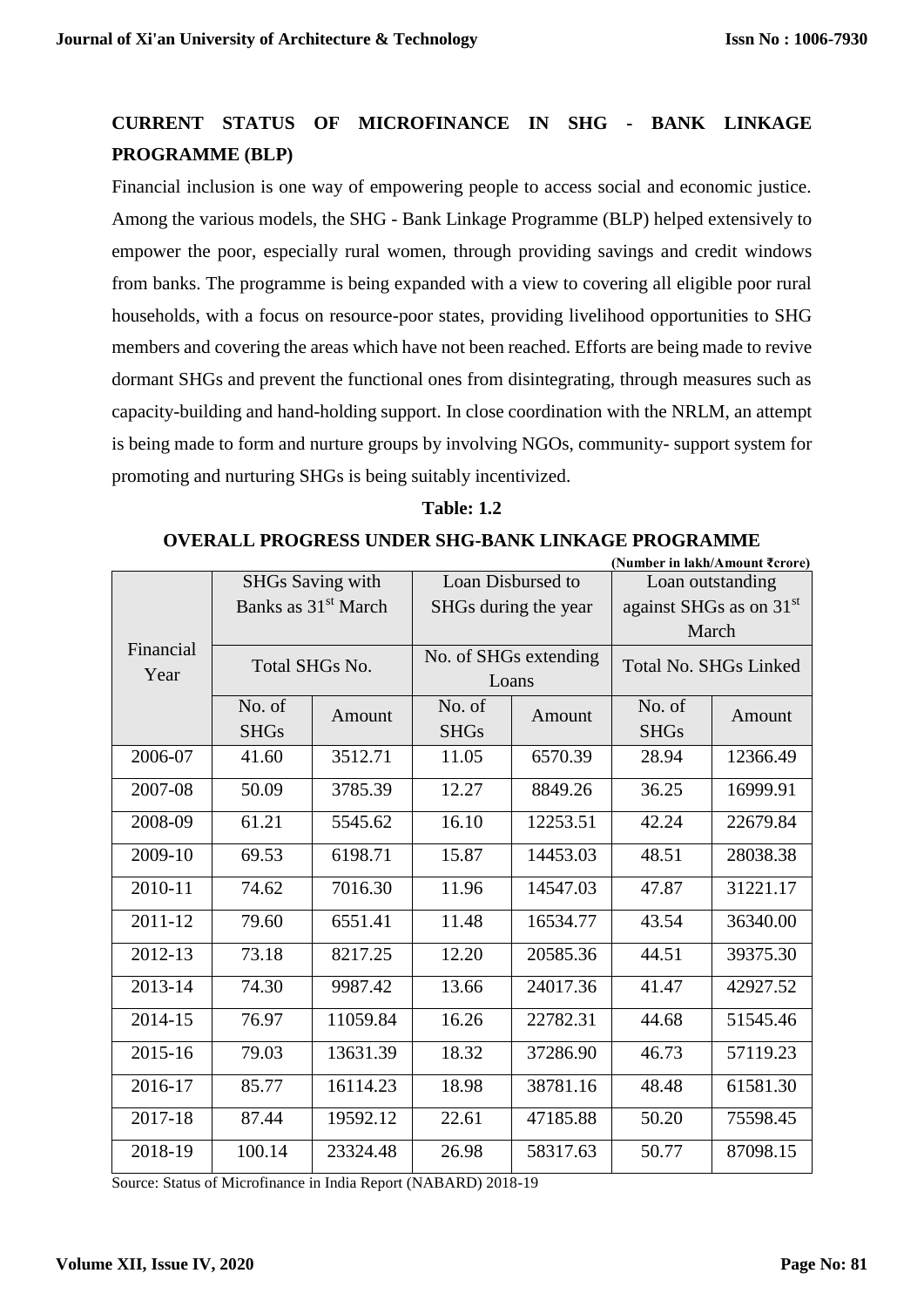The SHGs saving in Banks in from 2006-07 to 2018-19 shows a tremendous growth. The SHG saving at bank in the year 2006-07 was ₹3512.71 crore raised to ₹23324.48 crores in 2017-18. Similarly, loan disbursed by SHG in year 2006-07 was ₹6570.39 crores which raised to ₹58317.63 crore in 2017-18, which shows almost nine times increase in loan disbursed. The loan outstanding in 2006-07 was ₹12366.49 crore raised to ₹87098.15 crore in 2017-18.

In the above table: 1.2 shows SHGs saving with banks, in year 2006-07 the saving deposited in bank was ₹3512.71crore, the deposits increased by 7.8% in 2007-08 and reached to ₹3785.39 crore. In successive years there was increasing trend and the amount in saving account was ₹23324.48 crore with the growth rate of 19.05% during 2017-2018 respectively. Loan disbursed to SHGs in 2006-07 was ₹6570.39 crore, the amount increase by 11.0% in 2007-08 and reached to ₹37286.90 crore. In 2017-18 amount was ₹58317.63 crore with the growth rate of 23.59%. Table also showing data about loan outstanding against SHGs and that amount in 2006-07 was ₹12366.49 crore, the amount increase by 25.3% in 2007-08 and reached to ₹87098.15 crore in 2017-18 amount was ₹87098.15 crore with the growth rate of 15.21% in this way.

### **Table: 1.3**

|                   |                                 |          |                       |          | (Number in lakh/Amount ₹crore) |          |
|-------------------|---------------------------------|----------|-----------------------|----------|--------------------------------|----------|
|                   | <b>SHGs Saving with</b>         |          | Loan Disbursed to     |          | Loan outstanding               |          |
|                   | Banks as 31 <sup>st</sup> March |          | SHGs during the year  |          | against SHGs as on $31st$      |          |
|                   |                                 |          |                       |          |                                | March    |
| Financial<br>Year | Total SHGs No.                  |          | No. of SHGs extending |          | <b>Total No. SHGs Linked</b>   |          |
|                   |                                 |          | Loans                 |          |                                |          |
|                   | No. of                          | Amount   | No. of                | Amount   | No. of                         | Amount   |
|                   | <b>SHGs</b>                     |          | <b>SHGs</b>           |          | <b>SHGs</b>                    |          |
| 2016-17           | 73.22                           | 14283.42 | 17.16                 | 36103.16 | 42.84                          | 56444.24 |
|                   |                                 |          |                       |          |                                |          |
| 2017-18           | 73.90                           | 17497.86 | 20.75                 | 44558.74 | 45.49                          | 70401.73 |
| 2018-19           | 85.31                           | 20473.55 | 23.65                 | 53254.04 | 44.61                          | 79231.98 |

Source: Status of Microfinance Report (NABARD) 2018-19

In the above table: 1.3 shows the SHG saving of women in Banks in from 2016-17 to 2018-19 shows a tremendous growth. The SHG saving at bank in the year 2016-17 was ₹14283.42 crore raised to ₹20473.55 crores in 2017-18. Similarly, loan disbursed by SHG in year 2016-17 was ₹36103.16 crores which raised to ₹53254.04 crore in 2017-18, which shows almost 1.5 times increase in loan disbursed. The loan outstanding in 2016-17 was ₹56444.24 crore raised to ₹79231.98 crore in 2017-18.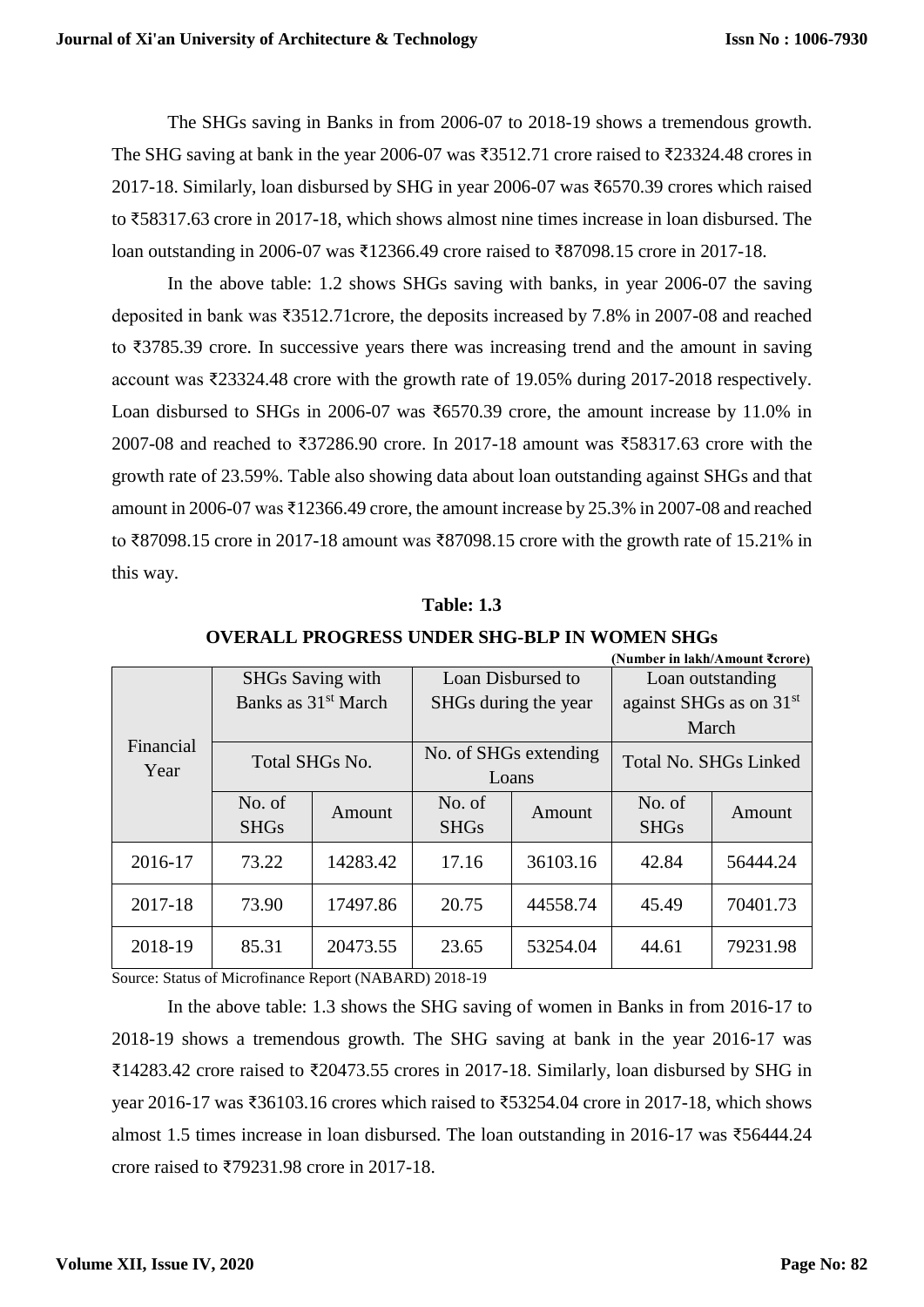### **IMPACT OF MICROFINANCE ON POVERTY ALLEVIATION IN INDIA**

Microfinance is a powerful means of alleviating poverty and empowering women in the new economy. There are two dimensions to the impact of microfinance. First of all, it generally facilitates SHGs members and increases their income, which helps to strengthen their livelihoods, increases self-confidence in the management of microfinance programs in India, microfinance is dominated by the SHGs and MFI Bank Linkage Program, which aims to provide an effective mechanism for providing financial services to the poor. Microfinance for poverty and women has become widely known as a strategy for poverty alleviation and economic empowerment. However, there is considerable gap for empowerment and alleviation of poverty, financing the needs of the real credit of the poor, especially women. Rural poverty can be reduced by launching an income generating program with a focus on micro-credit as the primary input for economic development. Microfinance is a powerful tool for innovative and hardworking micro entrepreneurs to start any small business. With the proceeds of these small businesses, micro-credit borrowers hope for a better quality of life, health care, education, nutrition and better future for their family.

### **DATA ANALYSIS & INTERPRETATION**

From the previous studies it's found that micro finance helps poor people by provide loan for lift them from the poverty line. By that they increase there per capital income and reduce the poverty percentage. This study focused on per capital income and poverty relevant data. On the basis of that the finding of the study has been elaborated.



**Figure: 1.2 Per capita Income at 2011-12 Price**

Source: Central Statistics Office (CSO) Report 2018-19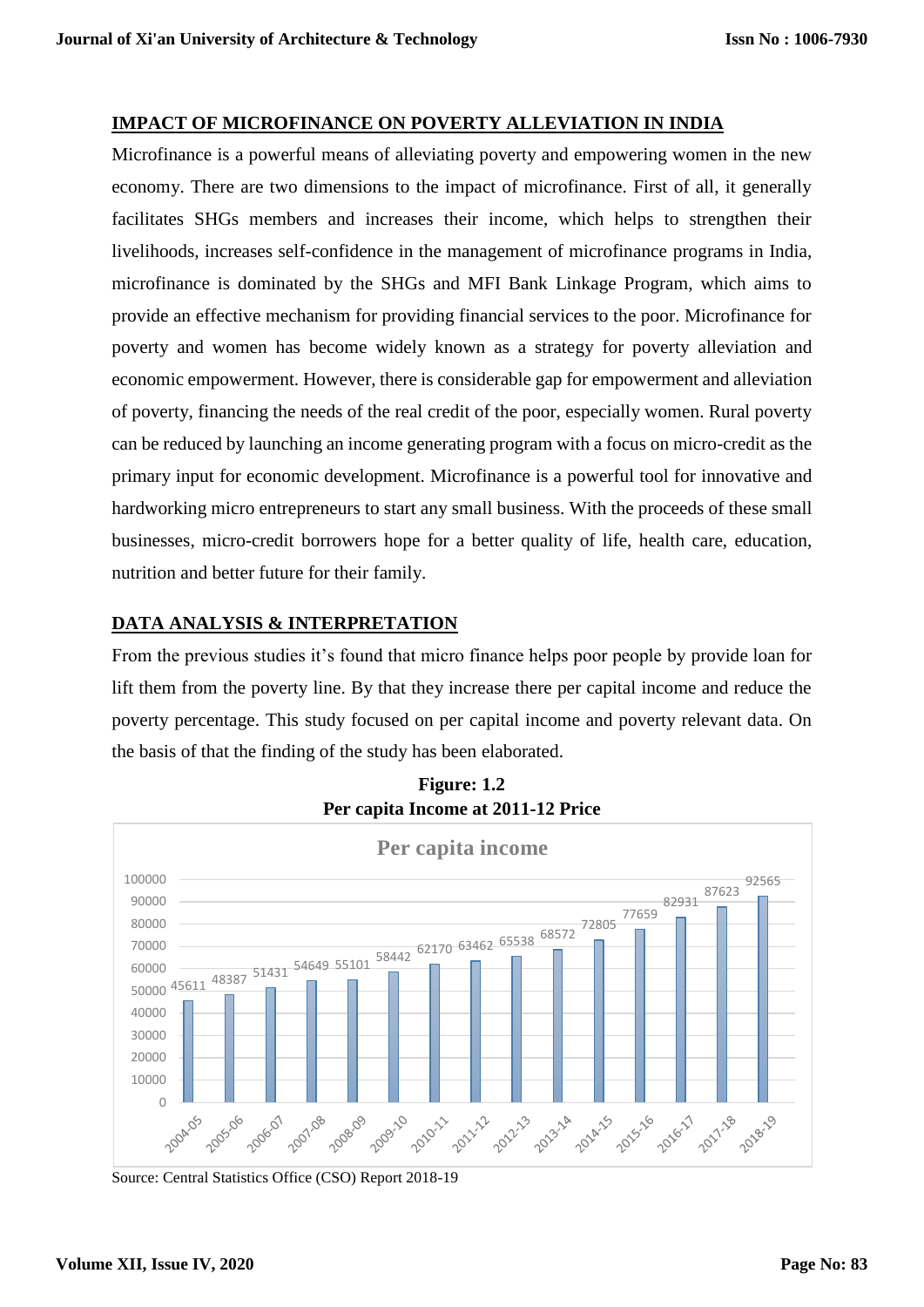In the above figure: 1.2 shows that the per-capital income of India is uninterruptedly growing, but after 1990"s the rate of per-capital income rises more because SHG provide money as a loan to the poor people for self-employment. By that poor people get employment, rises per-capita income and lift him from poverty line. On the basis of that observation it may be say that microfinance may be one of the factors to rise per-capital income and negative relation between per capital income and population under poverty line.

| Year    | <b>Poverty Ratio in Percentage (%)</b> |              |              |  |  |
|---------|----------------------------------------|--------------|--------------|--|--|
|         | <b>Rural</b>                           | <b>Urban</b> | <b>Total</b> |  |  |
| 1993-94 | 50.1                                   | 31.8         | 45.3         |  |  |
| 2004-05 | 41.8                                   | 25.7         | 37.2         |  |  |
| 2009-10 | 33.8                                   | 20.9         | 29.8         |  |  |
| 2011-12 | 25.7                                   | 13.7         | 21.9         |  |  |
| 2017-18 | 29.6                                   | 9.2          | 22.8         |  |  |

### **Table: 1.4 PERCENTAGE OF POOR IN INDIA**

Source: [Planning Commission, NSO](https://datawrapper.dwcdn.net/7mtoz/1/) 

In the above table: 1.4 shows, it is observed that percentage of poverty in India is continuously reduced. In 1993-94 poverty percentage in India is 45.3%. In rural area the poverty is 50.1% and in urban area the poverty is 31.8%, its shows that rural area is more affected by poverty. But the rate of poverty in India is decline because SHGs provide money as a loan to the poor people for self-employment. Impact of microfinance on poverty line is showing in above table: 1.4 in 1993-94 poverty percentage in India is 45.3% according Tendulkar committee method, the percentage of poverty decline by 8.1% and reached to 37.2% in 2004-05. In 2009-10 poverty percentage is 29.8%; 2011-12 is 21.9% and 2017-18 is 22.8%. On the basis of data, we found that the providing of microfinance by SHGs and MFIs helps to reduce the poverty population in India.

### **CONCLUSION**

There are many poverty alleviation programs implemented in India for poverty alleviation, but the desired results may not yet be achieved. The results of this research paper will help to understand the relationship between poverty alleviation and microfinance on the one hand, and on the other hand, the results of this research paper will discuss the impact of poverty reduction programs on poverty reduction through microfinance in India will also be highlighted. Microfinance has become more widespread in the past three decades, as it has been useful in